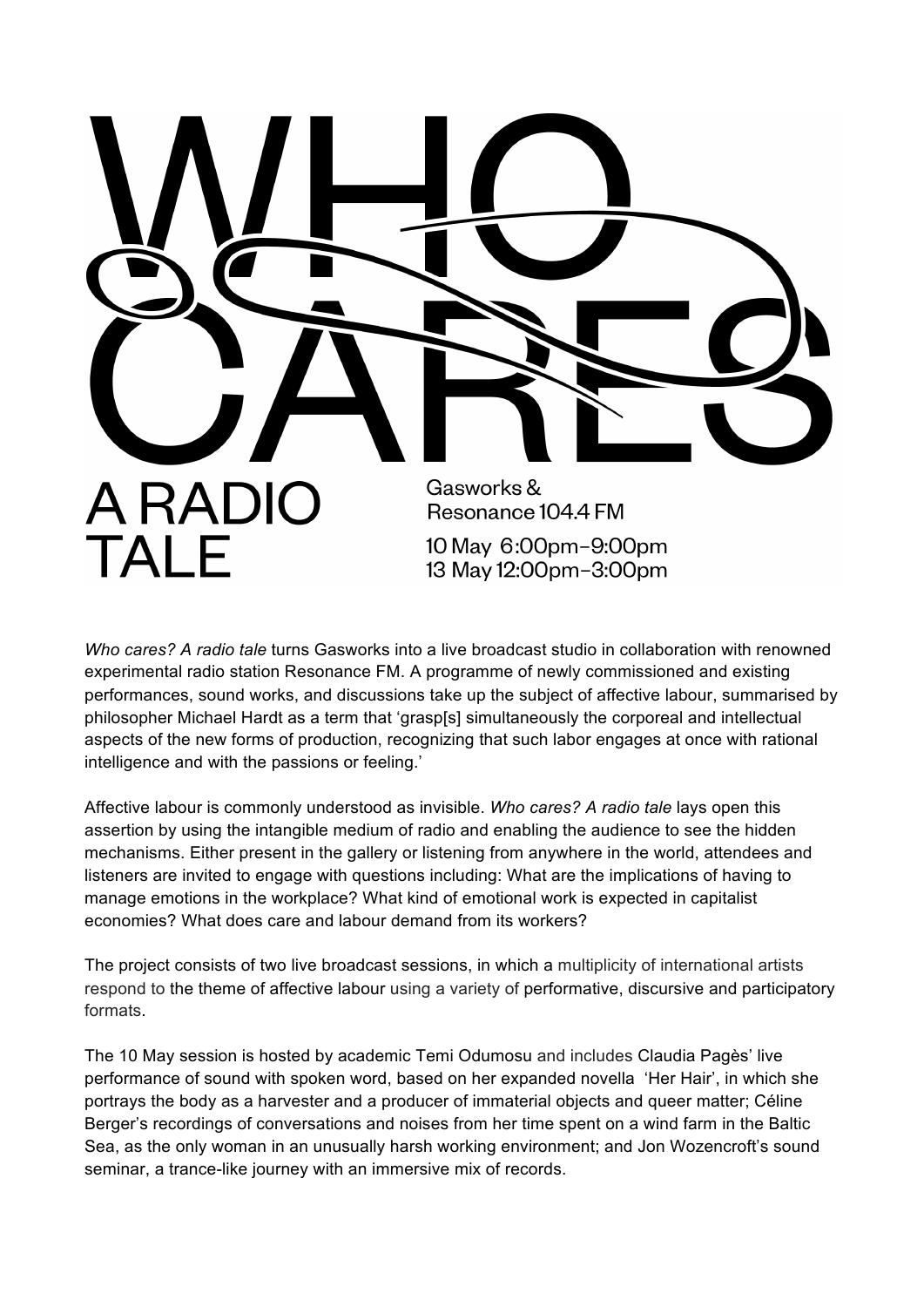The 13 May session opens with the Women of Colour Index Reading Group. This is followed by Patricia Domínguez with Terezie Štindlová & Radim Lisa's new multilingual sound sketch of a Chilean 'bird man' who works to resist the advances of industry. And, lastly, artist Rosalie Schweiker investigates who gets bonuses and why.

**International collaborators include**: Céline Berger, Patricia Domínguez with Terezie Štindlová & Radim Lisa, Eva Fàbregas, Temi Odumosu, Claudia Pagès, Elisa Giardina Papa, Rosalie Schweiker with Sophie Chapman & Kerri Jefferis, Salomé Voegelin, Women of Colour Index Reading Group and Jon Wozencroft.

**Interior designer:** Ilaria Palmieri and Luca Allievi **Visual identity designer:** Daniel Kozma and Arianna Tilche **Sound engineer:** Erik Lintunen **Photographer:** Martim Ramos

*Who cares? A radio tale* is curated by Naz Bescan, Ibrahim Cisse, Harriet Costello, Benedetta d'Ettorre, Alba Folgado and Agata Kik, as part of the Curating Contemporary Art Programme MA Graduate Projects 2018, Royal College of Art.

*Who Cares? a radio tale* has been commissioned by Resonance as part of *Strands,* supported by Jerwood Charitable Foundation.

Contact:

**Facebook** Who cares? A radio tale **Instagram** @who\_cares\_a\_radio\_tale **Twitter** @whocares cca